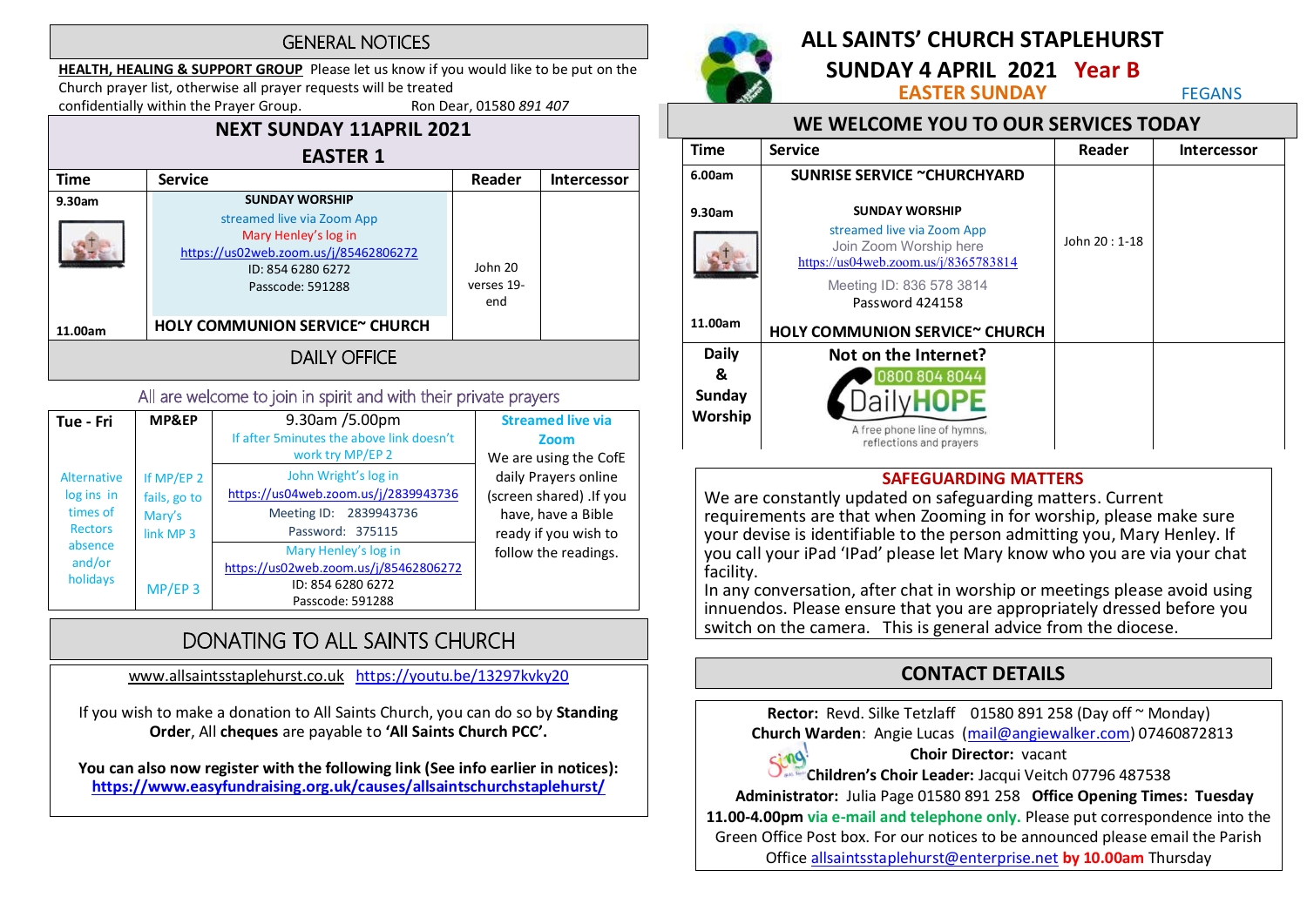# WE PRAY FOR

| JnDurLh<br>Those who are Sick: | Vicky Oakes, Clement Isasi Mawenu, Jean Clarke, Margaret<br>Marriott, Lesley Franklin, Audrey Bullock, Wendy Clifford, Roy Jones,<br>Tara Sutton, Ellen Brean, , Tracey Crayford, Fiona Neale, Billy<br>Wright, Elaine Martin, Sachin Shah, Tony Emery, Amelia Hamilton,<br>James Parris, Abigail Sharpe, David Gascoyne, Jeremy Rutaraka,<br>Gary Jackson, Ken Jackson, Mark McCarthey, , Michael House, Tony<br>Poupard, Marie (nee Green), Norman Wallis, Adrienne Russell,<br>Robert Blondizik, Colin Whatmore,<br>Peter Richmond.<br>Lift these and all in need into the healing light of Christ |  |  |  |
|--------------------------------|-------------------------------------------------------------------------------------------------------------------------------------------------------------------------------------------------------------------------------------------------------------------------------------------------------------------------------------------------------------------------------------------------------------------------------------------------------------------------------------------------------------------------------------------------------------------------------------------------------|--|--|--|
| Those who have died:           | Pearl Mann, Vicky Urquhart                                                                                                                                                                                                                                                                                                                                                                                                                                                                                                                                                                            |  |  |  |
| <b>Home Communion:</b>         | Ron Dear, Dorothy Hegarty, Valerie Simpson, Jane Scarff AB/ST<br>Barbara Chrimes.                                                                                                                                                                                                                                                                                                                                                                                                                                                                                                                     |  |  |  |
| Abbotsleigh:                   | HC 1 Wed/month 11.00am for inform.<br>ST/MT<br>speak to                                                                                                                                                                                                                                                                                                                                                                                                                                                                                                                                               |  |  |  |
| <b>Staplehurst Manor:</b>      | HC 2/4 Wed/month 11.30am for inform.<br>speak to<br>MH/ST                                                                                                                                                                                                                                                                                                                                                                                                                                                                                                                                             |  |  |  |
| <b>Iden Manor:</b>             | HC 2 Tue/month<br>3.45pm for inform. speak to<br>MT/ST                                                                                                                                                                                                                                                                                                                                                                                                                                                                                                                                                |  |  |  |
| ~Weekly Study Bible            | Bib.Stu. Mo/weekly<br>11.00am for inform. speak to<br>MT/CH                                                                                                                                                                                                                                                                                                                                                                                                                                                                                                                                           |  |  |  |
| <b>Sobell Lodge:</b>           | Cof.Mo 1 Fri/month<br>10.30am<br>SK/ST<br>speak to                                                                                                                                                                                                                                                                                                                                                                                                                                                                                                                                                    |  |  |  |
| Larchmere                      | HC Delphine Wass,<br>speak to<br>ST/MT/MH                                                                                                                                                                                                                                                                                                                                                                                                                                                                                                                                                             |  |  |  |
| <b>Maidstone Home</b>          | Des Liddecoat (Cedardale Residential, Queen Road, Maidstone,<br>ME16 0HX, 01622 752117)<br>LF                                                                                                                                                                                                                                                                                                                                                                                                                                                                                                         |  |  |  |
| <b>Baptisms:</b>               | <b>Frankie Dorkings</b><br>Sun 2021 12.00pm<br>(ST)                                                                                                                                                                                                                                                                                                                                                                                                                                                                                                                                                   |  |  |  |
|                                | <b>Charles Nolan</b><br>Sun Tbc.<br>12.00pm<br>(ST)                                                                                                                                                                                                                                                                                                                                                                                                                                                                                                                                                   |  |  |  |
|                                | Sun Tbc.<br>Jacques Nolan<br>12.00pm<br>(ST)                                                                                                                                                                                                                                                                                                                                                                                                                                                                                                                                                          |  |  |  |
|                                | Danny Harris<br>Sun Tbc.<br>12.00pm<br>(MT)                                                                                                                                                                                                                                                                                                                                                                                                                                                                                                                                                           |  |  |  |
|                                | <b>Esther Harris</b><br>Sun Tbc.<br>(MT)<br>12.00pm                                                                                                                                                                                                                                                                                                                                                                                                                                                                                                                                                   |  |  |  |
| <b>Weddings:</b>               |                                                                                                                                                                                                                                                                                                                                                                                                                                                                                                                                                                                                       |  |  |  |
| 2021<br>April                  | Simon COLE & Fenella WOOD<br>(ST)                                                                                                                                                                                                                                                                                                                                                                                                                                                                                                                                                                     |  |  |  |
| 2021<br>14 Aug                 | Catherine COALES & Marco VINAGRE<br>(ST)                                                                                                                                                                                                                                                                                                                                                                                                                                                                                                                                                              |  |  |  |
| 25 Sep<br>2021                 | Abbie DENNING & Matthew ANDERSON                                                                                                                                                                                                                                                                                                                                                                                                                                                                                                                                                                      |  |  |  |
| 11 June 2022                   | Joshua WITHAM & Jessica DUNN<br>(ST)                                                                                                                                                                                                                                                                                                                                                                                                                                                                                                                                                                  |  |  |  |

#### MONTH OF PRAYER

#### A PRAYER FOR THOSE WHO MOURN

Gracious God, as we remember before you those who have died, surround us and all who mourn with your strong compassion. Be gentle with us in our grief, protect us from despair, and give us grace to persevere and face the future with hope in Jesus Christ our risen Lord. Amen.

## DATES FOR YOUR DIARY

| <b>Date</b>   |   | <b>Time</b> | What                                      | Where        |
|---------------|---|-------------|-------------------------------------------|--------------|
| <b>APRIL</b>  |   |             |                                           |              |
| <b>EASTER</b> | 4 | 6.00am      | <b>EASTER DAWN SERVICE WITH HOLY</b>      | $~$ Church   |
| <b>SUNDAY</b> |   |             | <b>COMMUNION</b> in one kind, BLESSING OF | vard         |
|               |   |             | THE EASTER CANDLE AND FIRE                |              |
|               |   |             | <b>TICKET REQUIRED</b> -please ring       |              |
|               |   |             | 01580 891 258 to book                     |              |
|               |   | 9.30am      | <b>ZOOM WORSCHIP</b>                      | $~\sim$ ZOOM |
|               |   | 11.00am     | <b>EASTER HOLY COMMUNION SERVICE in</b>   | $~$ Church   |
|               |   |             | one kind. TICKET REQUIRED - please        |              |
|               |   |             | ring 01580 891 258 to book                |              |

# Wishing you all a blessed Easter



# **SILKF'SHOLIDAY**

#### and change in Log in details

Silke will be taking a week off, but monitoring phone messages and e-mails. For Morning and Evening Prayer, please use Mary's log in details and also for next Sunday.

#### **ALL SAINTS' CHURCH APCM**

#### To all conveners : Please send your reports to Angie asap.

All Saints' Annual Parochial Church meeting will be held on Wednesday 28<sup>th</sup> April 21 via Zoom. Please join us if you would like to hear about what has been happening in our church during the last year, and plans for the future. The meeting will be preceded by the Vestry Meeting to elect churchwardens. This meeting will start at 7.30pm, and will be immediately followed by the APCM.

Reports of the work of different groups within the church will be available prior to the meetings electronically, if you have any queries please email Angie Lucas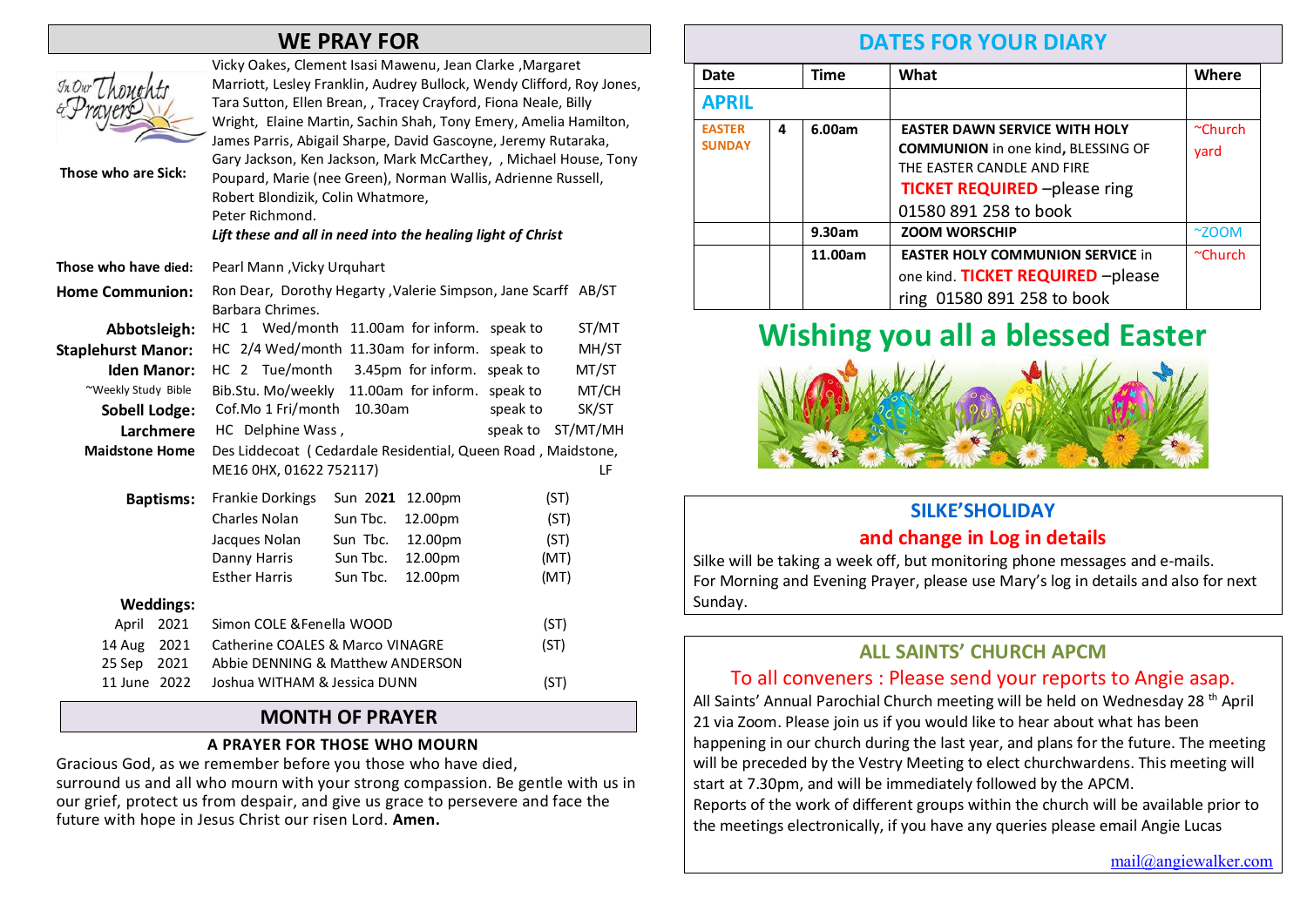# SUNDAY WORSHIP

# CHILDREN & YOUTH

*Saddleback Kids Church at home:* **Saddleback Kids YouTube Channel**



GRADE 5 and 6 https://youtu.be/EzPwh5CqE3E Easter https://youtu.be/mE3egAnVnN8

## ADULT DEVOTION

LECTIO 365 is a daily devotional resource that helps you pray the Bible every day. https://www.24-7prayer.com/dailydevotional

# ALPHA online course videos WHY & HOW DO I





https://vimeo.com/289887933

# ACTS OF CHARITY



Thank you to all who donated to Maidstone Christian Care and left items at Audrey. Thank you to Audrey receiving the gifts and keeping them until Maureen picked them up and kindly delivered the giving's to<br>anks everybody<br>Yours Silke

the Charity. Audrey too thanks everybody.



Dear All

Maureen is so kind to take on the collection of Bottle tops whilst Audrey is recuperating. Please leave them with Maureen

> At 17 Oliver Road,01580 891 842

#### FILM POTS AND SMALL CHANGE



Please deliver your film pots, or small change in a bag, by the end of March to Maureen Brice or Audrey Bullock. Thank you. Charity Committee